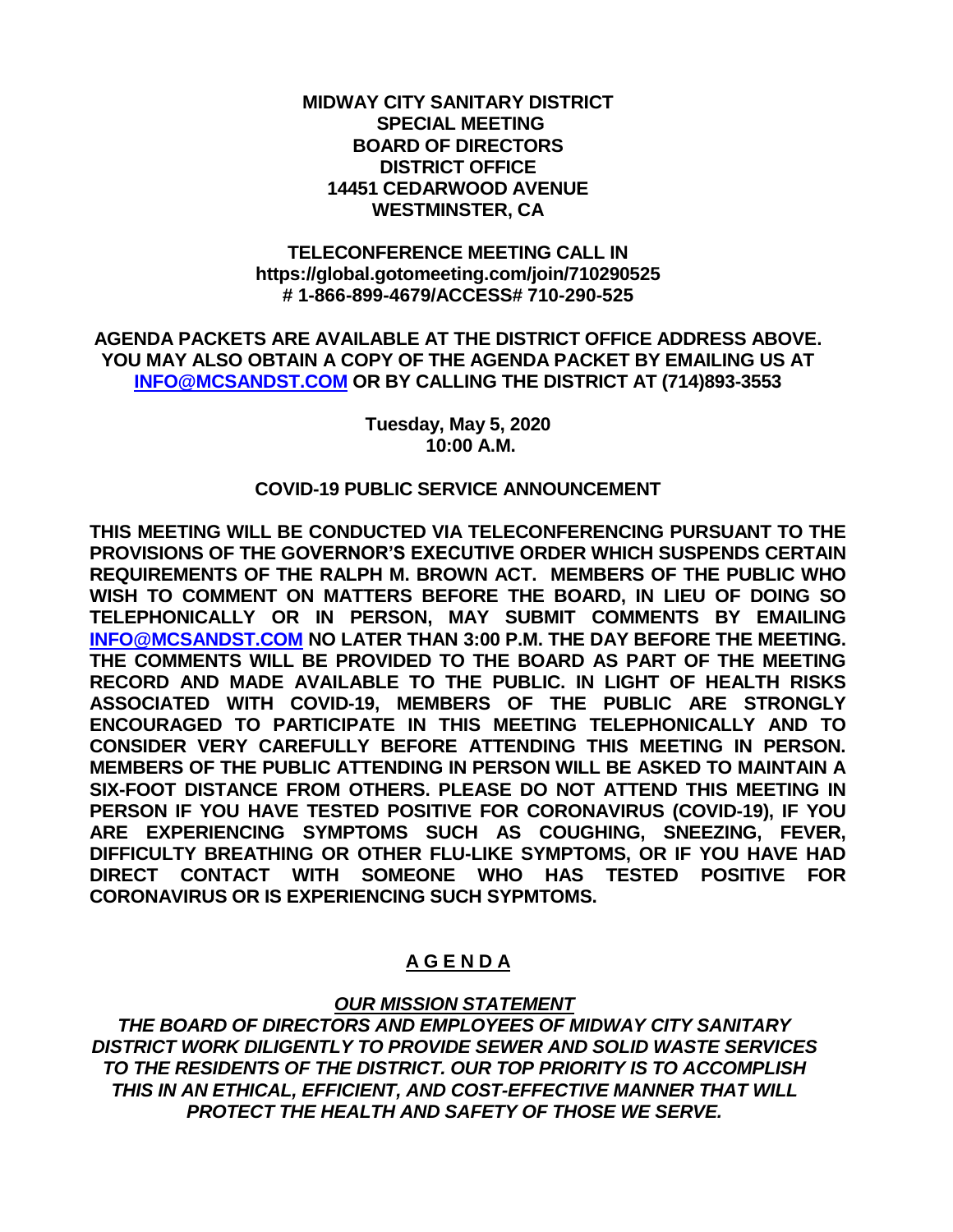In accordance with the requirements of California Government Code Section 54954.2, this Agenda is posted not less than 72 hours prior to the meeting date and time above. All written materials relating to each agenda item are available for public inspection in the office of the Board Secretary.

In the event any matter not listed on this agenda is proposed to be submitted to the Board for discussion and/or action, it will be done in compliance with Section 54954.2, or as set forth on a Supplemental Agenda posted not less than 72 hours prior to the meeting.

Please Note: The District complies with the provisions of the Americans with Disabilities Act (ADA). Anyone needing special assistance please contact the District's Secretary at (714) 893-3553, at least one business day prior to the meeting so that we may accommodate you.

# **1. CALL TO ORDER/PLEDGE OF ALLEGIANCE AND INVOCATION**

**2. ROLL CALL**

## **3. PUBLIC COMMENTS:**

All persons wishing to address the Board on specific Agenda items or matters of general interest should do so at this time. As determined by the President, speakers may be deferred until the specific item is taken for discussion and remarks may be limited to three (3) minutes.

## **4. APPROVAL OF THE MINUTES OF THE SPECIAL MEETING OF APR. 21, 2020** *(Roll Call Vote)*

**APPROVAL OF THE MINUTES OF THE SPECIAL MEETING OF APR. 28, 2020** *(Roll Call Vote)*

## **5. APPROVAL OF EXPENDITURES**

A. Approval of Demands in the Amount of \$ 332,789.97 *(Roll Call Vote)*

## **6. REPORTS**

The President, General Manager, General Counsel and other staff present verbal reports on miscellaneous matters of general interest to the Directors. These reports are for information only and require no action by the Directors.

- A. Report of President
- B. Report of General Manager
- C. Report from Orange County Sanitation District (OCSD) Meeting on April 22, 2020
- D. Report from CR&R First Quarter 2020 Tonnage Report

## **7. CONSENT CALENDAR**

All matters listed on the Consent Calendar are considered routine and will be acted upon at the same time unless separate discussion and/or action is requested by a Board Member, the public, or staff.

None